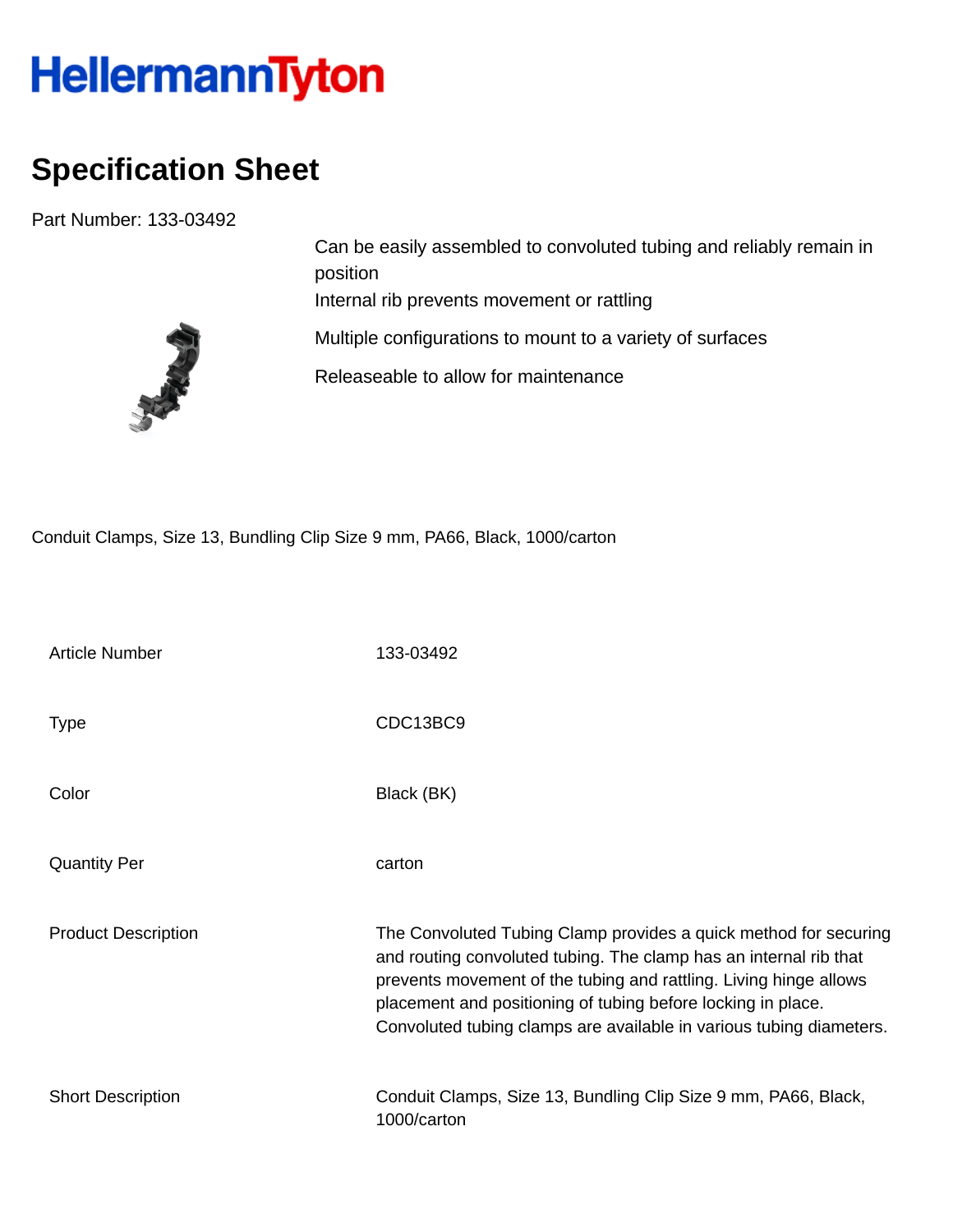| Length L (Imperial)                   | 2.05                  |
|---------------------------------------|-----------------------|
| Length L (Metric)                     | 52.1                  |
| <b>Fixation Method</b>                | <b>Bundling Clips</b> |
| Width W (Imperial)                    | 0.9                   |
| Width W (Metric)                      | 22.5                  |
| <b>Bundle Diameter Max (Imperial)</b> | 0.51                  |
| <b>Bundle Diameter Max (Metric)</b>   | 13.0                  |
| Height H (Imperial)                   | 2.49                  |
| Height H (Metric)                     | 63.3                  |
| Diameter D (Imperial)                 | 0.55                  |
| Diameter D (Metric)                   | 14.0                  |

Material Material Polyamide 6.6 (PA66)

Material Shortcut **PA66**